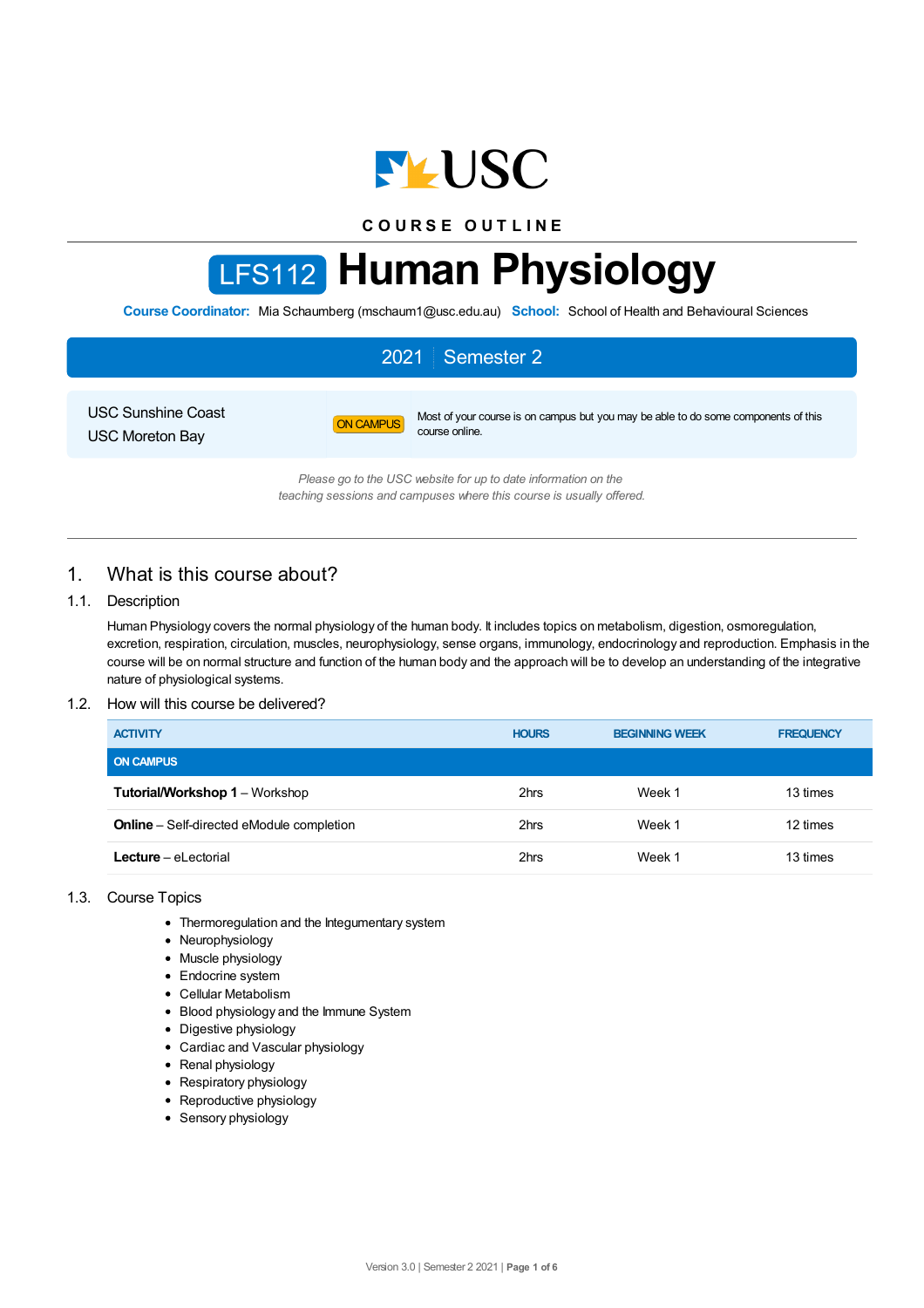# 2. What level is this course?

### 100 Level (Introductory)

Engaging with discipline knowledge and skills at foundational level, broad application of knowledge and skills in familiar contexts and with support. Limited or no prerequisites. Normally, associated with the first full-time study year of an undergraduate program.

# 3. What is the unit value of this course?

12 units

# 4. How does this course contribute to my learning?

|              | <b>COURSE LEARNING OUTCOMES</b>                                                                                    | <b>GRADUATE QUALITIES</b>                                                 |
|--------------|--------------------------------------------------------------------------------------------------------------------|---------------------------------------------------------------------------|
|              | On successful completion of this course, you should be able to                                                     | Completing these tasks<br>successfully will contribute to<br>you becoming |
|              | Describe and apply theory to explain the physiology of individual systems and/oran integrated<br>system response.  | Knowledgeable<br>Creative and critical thinker                            |
| $\mathbf{2}$ | Demonstrate knowledge of practical procedures in physiology, including presentation and<br>interpretation of data. | Knowledgeable<br>Empowered                                                |
| 3            | Apply human physiology theory, knowledge and applications.                                                         | Knowledgeable<br>Creative and critical thinker                            |

# 5. Am Ieligible to enrol in this course?

Refer to the USC [Glossary](https://www.usc.edu.au/about/policies-and-procedures/glossary-of-terms-for-policy-and-procedures) of terms for definitions of "pre-requisites, co-requisites and anti-requisites".

- 5.1. Pre-requisites
	- Not applicable
- 5.2. Co-requisites

Not applicable

5.3. Anti-requisites

LFS201 or LFS202 or LFS203

## 5.4. Specific assumed prior knowledge and skills (where applicable)

An understanding of: cell biology including structure and function of cell membranes and cellular transport; basic anatomy of human tissues, organs and systems; basic chemistry of molecules important in biological systems. Understanding of principles of data presentation and interpretation. Therefore, it is recommended that you successfully complete courses in cell biology or introduction to bioscience. At USC these courses are LFS100 and LFS103.

# 6. How am Igoing to be assessed?

#### 6.1. Grading Scale

#### Standard Grading (GRD)

High Distinction (HD), Distinction (DN), Credit (CR), Pass (PS), Fail (FL).

## 6.2. Details of early feedback on progress

Formative feedback will be provided throughout the course. This involves provision of: Model answers provided for workshop questions. Analysis and discussion of data with tutors in the e-workshops. Multiple attempts for online quizzes. Revision questions that students can discuss with academic staff.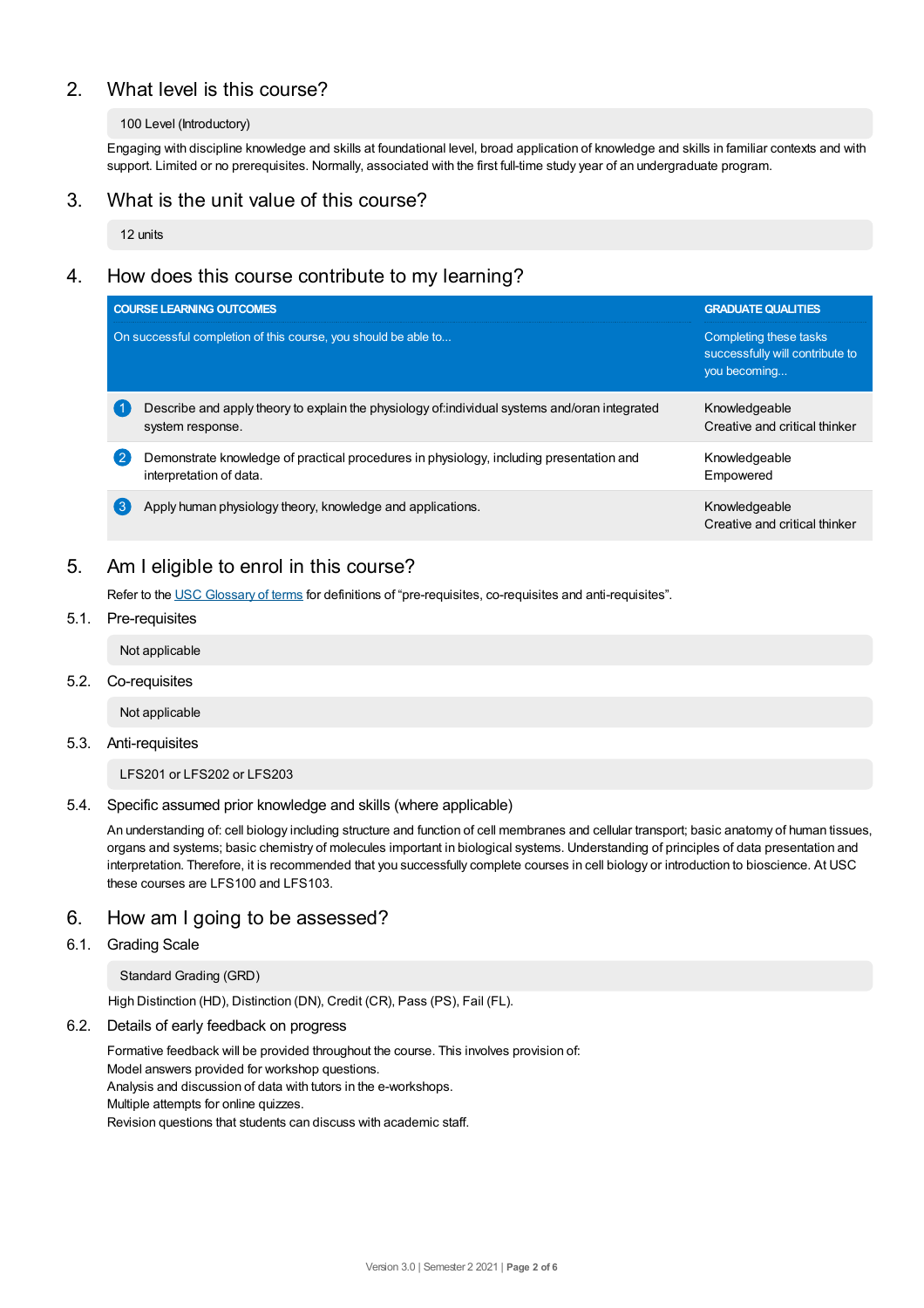## 6.3. Assessment tasks

| <b>DELIVERY</b><br><b>MODE</b> | <b>TASK</b><br>NO. | <b>ASSESSMENT</b><br><b>PRODUCT</b>     | <b>INDIVIDUAL</b><br><b>OR GROUP</b> | <b>WEIGHTING</b><br>$\%$ | <b>WHAT IS THE</b><br><b>DURATION /</b><br><b>LENGTH?</b> | <b>WHEN SHOULD I</b><br><b>SUBMIT?</b> | <b>WHERE SHOULD I</b><br><b>SUBMIT IT?</b> |
|--------------------------------|--------------------|-----------------------------------------|--------------------------------------|--------------------------|-----------------------------------------------------------|----------------------------------------|--------------------------------------------|
| All                            | 1a                 | Portfolio                               | Individual                           | 10%                      | approximately<br>$1 - 2$ hours<br>weekly                  | Week 12                                | Online Publisher<br>Assessment             |
| All                            | 1 <sub>b</sub>     | Portfolio                               | Individual                           | 30%                      | Approximately<br>30 min each                              | Refer to Format                        | Online Test (Quiz)                         |
| All                            | 2                  | Examination                             | Individual                           | 20%                      | $60 \text{ min}$                                          | Week 6                                 | Online Test (Quiz)                         |
| All                            | 3                  | Examination -<br>Centrally<br>Scheduled | Individual                           | 40%                      | 120 min                                                   | Exam Period                            | Exam Venue                                 |

## **All - Assessment Task 1a:** Portfolio: Preparation and Participation

| <b>GOAL:</b>     | To provide ongoing opportunities to practice and apply the principles of the theoretical content covered in eModules and<br>Lectorials which will facilitate and consolidate learning.                                                                                                                                                                                                                                                                                                                                                                                                                                                                                                                                           |                                                                                              |                                     |  |  |  |
|------------------|----------------------------------------------------------------------------------------------------------------------------------------------------------------------------------------------------------------------------------------------------------------------------------------------------------------------------------------------------------------------------------------------------------------------------------------------------------------------------------------------------------------------------------------------------------------------------------------------------------------------------------------------------------------------------------------------------------------------------------|----------------------------------------------------------------------------------------------|-------------------------------------|--|--|--|
| <b>PRODUCT:</b>  | Portfolio                                                                                                                                                                                                                                                                                                                                                                                                                                                                                                                                                                                                                                                                                                                        |                                                                                              |                                     |  |  |  |
| <b>FORMAT:</b>   | Weeks 3 - 12<br>This task requires the completion of the eModules for each week and provides you with the opportunity to develop your<br>understanding of the theoretical components of the course and receive timely feedback on your learning. You are able to<br>attempt the eModule multiple times and are required to take a screenshot of your completion certificate. Further<br>information is available on Blackboard. The questions and activities are associated with each theory topic and are<br>completed weekly from Week 3-12 (1% per week = 10% of final grade) and are submitted at the end of Week 12. Weeks<br>1 and 2 do not contribute to your grade and are an opportunity to receive formative feedback. |                                                                                              |                                     |  |  |  |
| <b>CRITERIA:</b> | No.                                                                                                                                                                                                                                                                                                                                                                                                                                                                                                                                                                                                                                                                                                                              |                                                                                              | <b>Learning Outcome</b><br>assessed |  |  |  |
|                  | 1                                                                                                                                                                                                                                                                                                                                                                                                                                                                                                                                                                                                                                                                                                                                | Level of successful completion of e-workshop exercises                                       | 08                                  |  |  |  |
|                  | 2                                                                                                                                                                                                                                                                                                                                                                                                                                                                                                                                                                                                                                                                                                                                | Completion of pre- and/or post-class activities associated with eModules and e-<br>workshops | 08                                  |  |  |  |
|                  | 3                                                                                                                                                                                                                                                                                                                                                                                                                                                                                                                                                                                                                                                                                                                                | Active participation in workshops                                                            | 3                                   |  |  |  |
|                  | 4                                                                                                                                                                                                                                                                                                                                                                                                                                                                                                                                                                                                                                                                                                                                | Correct responses to questions in the quizzes                                                | 0 2 3                               |  |  |  |
|                  | 5                                                                                                                                                                                                                                                                                                                                                                                                                                                                                                                                                                                                                                                                                                                                | Accurate interpretation of physiological data                                                | 26                                  |  |  |  |
|                  |                                                                                                                                                                                                                                                                                                                                                                                                                                                                                                                                                                                                                                                                                                                                  |                                                                                              |                                     |  |  |  |

## **All - Assessment Task 1b:** Portfolio: Laboratory and Practical Skills Assessment

| <b>GOAL:</b>    | To provide ongoing opportunities to practice and apply the principles of the theoretical and practical content covered in<br>lectures, laboratories and workshops which will facilitate and consolidate learning.                                                                                                                                                                                                                                                                                                                                                                                                                                                                                                                                                                                                                                                                                                                        |
|-----------------|------------------------------------------------------------------------------------------------------------------------------------------------------------------------------------------------------------------------------------------------------------------------------------------------------------------------------------------------------------------------------------------------------------------------------------------------------------------------------------------------------------------------------------------------------------------------------------------------------------------------------------------------------------------------------------------------------------------------------------------------------------------------------------------------------------------------------------------------------------------------------------------------------------------------------------------|
| <b>PRODUCT:</b> | Portfolio                                                                                                                                                                                                                                                                                                                                                                                                                                                                                                                                                                                                                                                                                                                                                                                                                                                                                                                                |
| <b>FORMAT:</b>  | Submit: Weeks 3, 5, 9 & 13<br>The online quizzes will assist in consolidating skills related to creating and interpreting graphs, calculations, data<br>interpretation, and the comprehension and application of physiology knowledge. Each quiz will cover topics covered in<br>laboratories, workshops and lectorials and will require synthesis and application of knowledge. Sub-tasks will be<br>scheduled in Weeks 3 (graphing eModule), 5, 9 and 13 and further information will be available on Blackboard. Quizzes<br>will be open for 5 days (Monday 8am-Friday 5pm of the due week) and questions will be drawn from a large database of<br>questions so that no two quizzes will be the same. NOTE: Following the closing of the quiz at the end of the due week,<br>there will be NO OPPORTUNITY FOR LATE SUBMISSION. An extension will require an AAE and supporting<br>documentation, and may take an alternative format. |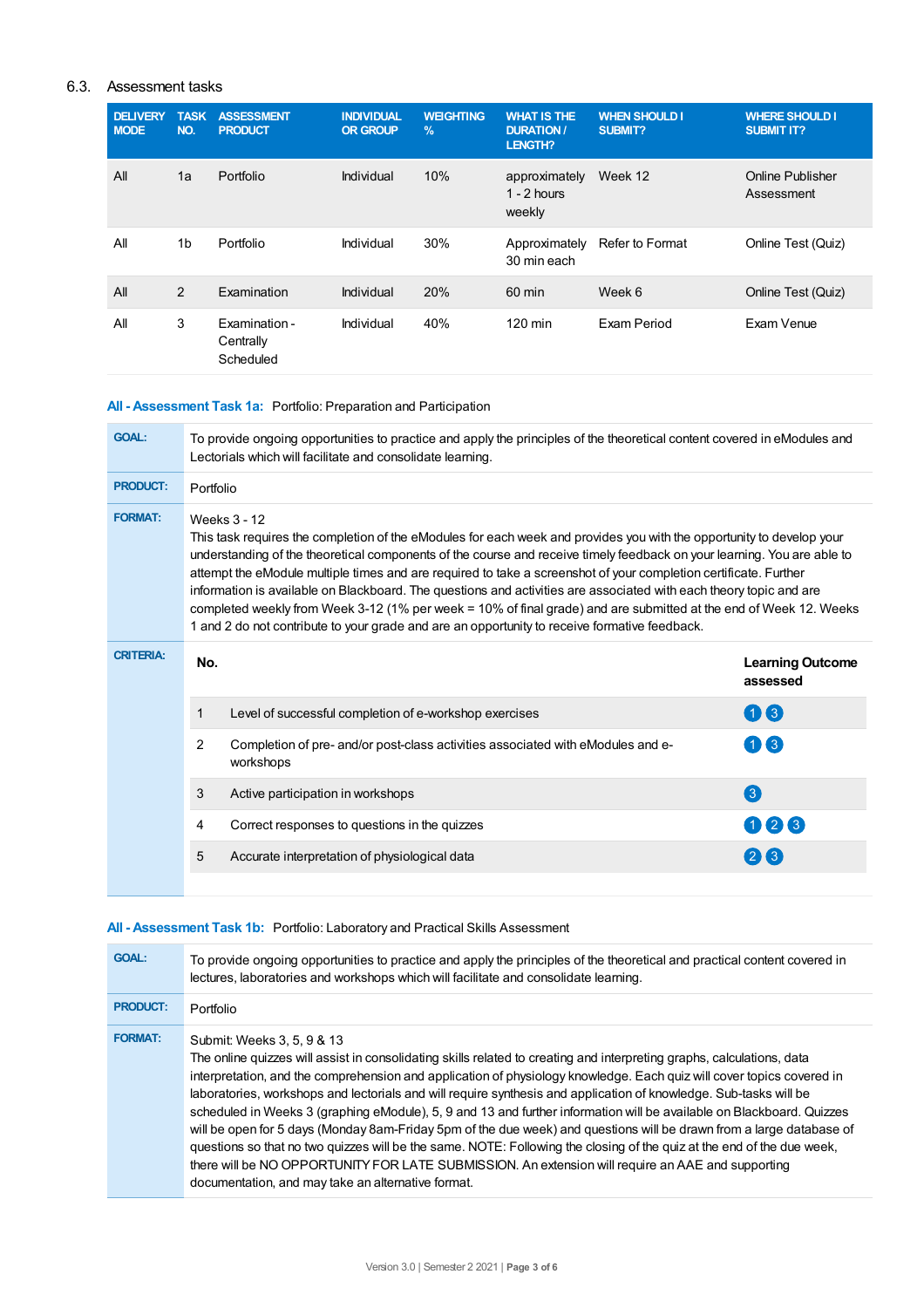| <b>CRITERIA:</b> | No. |                                                                                                         | <b>Learning Outcome</b><br>assessed |
|------------------|-----|---------------------------------------------------------------------------------------------------------|-------------------------------------|
|                  |     | Level of successful completion of e-workshop exercises                                                  | (2)                                 |
|                  | 2   | Completion of pre- and/or post-class activities associated with eModules, laboratories<br>and workshops | 26                                  |
|                  | 3   | Active participation in laboratories and workshops                                                      | 026                                 |
|                  | 4   | Correct responses to questions in the quizzes                                                           | 28                                  |
|                  | 5   | Accurate interpretation of physiological data                                                           | 28                                  |
|                  | 6   | Quality and clarity of written work                                                                     |                                     |
|                  |     |                                                                                                         |                                     |

### **All - Assessment Task 2:** Mid-semester examination

| <b>GOAL:</b>     | You will demonstrate your knowledge and understanding of the theoretical and practical components of the course.                                                                                                                                                                                                                                                                                                                                                                                                                     |                                                                                                                                                                                                                 |                                     |  |  |  |
|------------------|--------------------------------------------------------------------------------------------------------------------------------------------------------------------------------------------------------------------------------------------------------------------------------------------------------------------------------------------------------------------------------------------------------------------------------------------------------------------------------------------------------------------------------------|-----------------------------------------------------------------------------------------------------------------------------------------------------------------------------------------------------------------|-------------------------------------|--|--|--|
| <b>PRODUCT:</b>  | Examination                                                                                                                                                                                                                                                                                                                                                                                                                                                                                                                          |                                                                                                                                                                                                                 |                                     |  |  |  |
| <b>FORMAT:</b>   | 60 minute online examination consisting of multiple choice questions. This is an open-book knowledge-recall examination<br>delivered via Blackboard. The exam will be open for 5 days (Monday 8am-Friday 5pm of Week 6), however, once you start<br>the exam, you will have 60 minutes to complete it, and only have one attempt. Questions will be based on the content<br>covered in Weeks 1-5 of Semester and may require you to recall information, perform calculations, interpret data, analyse<br>and synthesise information. |                                                                                                                                                                                                                 |                                     |  |  |  |
| <b>CRITERIA:</b> | No.                                                                                                                                                                                                                                                                                                                                                                                                                                                                                                                                  |                                                                                                                                                                                                                 | <b>Learning Outcome</b><br>assessed |  |  |  |
|                  | 1                                                                                                                                                                                                                                                                                                                                                                                                                                                                                                                                    | Ability to demonstrate accurate discipline knowledge                                                                                                                                                            | 008                                 |  |  |  |
|                  | $\overline{2}$                                                                                                                                                                                                                                                                                                                                                                                                                                                                                                                       | Ability to provide correct answers to multiple choice questions relating to the theoretical<br>content sourced from the eModules, lectorials, practicals, workshops, readings and other<br>prescribed activites | 023                                 |  |  |  |
|                  | 3                                                                                                                                                                                                                                                                                                                                                                                                                                                                                                                                    | ability to apply theoretical knowledge to physiology problems                                                                                                                                                   | $\left(3\right)$                    |  |  |  |
|                  |                                                                                                                                                                                                                                                                                                                                                                                                                                                                                                                                      |                                                                                                                                                                                                                 |                                     |  |  |  |

## **All - Assessment Task 3:** End of semester examination of theory

| <b>GOAL:</b>     | The goal of this task is to give you the opportunity to demonstrate your knowledge and understanding of the theory<br>presented in the course. LFS112 is a foundation course for your degree and it is important to develop a sound<br>understanding of the key physiological concepts and principles of different tissues and organ systems responsible for<br>human life. |                                     |  |  |  |
|------------------|-----------------------------------------------------------------------------------------------------------------------------------------------------------------------------------------------------------------------------------------------------------------------------------------------------------------------------------------------------------------------------|-------------------------------------|--|--|--|
| <b>PRODUCT:</b>  | <b>Examination - Centrally Scheduled</b>                                                                                                                                                                                                                                                                                                                                    |                                     |  |  |  |
| <b>FORMAT:</b>   | Completion of the final comprehensive exam, two hours in length and consisting of multiple choice and short answer style<br>questions. The final examination will be online, or centrally-invigilated, and closed book, depending on government<br>guidelines and examination setting.                                                                                      |                                     |  |  |  |
| <b>CRITERIA:</b> | No.                                                                                                                                                                                                                                                                                                                                                                         | <b>Learning Outcome</b><br>assessed |  |  |  |
|                  | Ability to demonstrate accurate discipline knowledge<br>1                                                                                                                                                                                                                                                                                                                   | 008                                 |  |  |  |
|                  | $\overline{2}$<br>Ability to provide correct answers to multiple choice questions relating to the theoretical<br>content sourced from the eModules, lectorials, laboratories, workshops, readings and<br>other prescribed activities                                                                                                                                        | 023                                 |  |  |  |
|                  | 3<br>Ability to apply knowledge to physiology problems                                                                                                                                                                                                                                                                                                                      | $\mathbf{3}$                        |  |  |  |
|                  |                                                                                                                                                                                                                                                                                                                                                                             |                                     |  |  |  |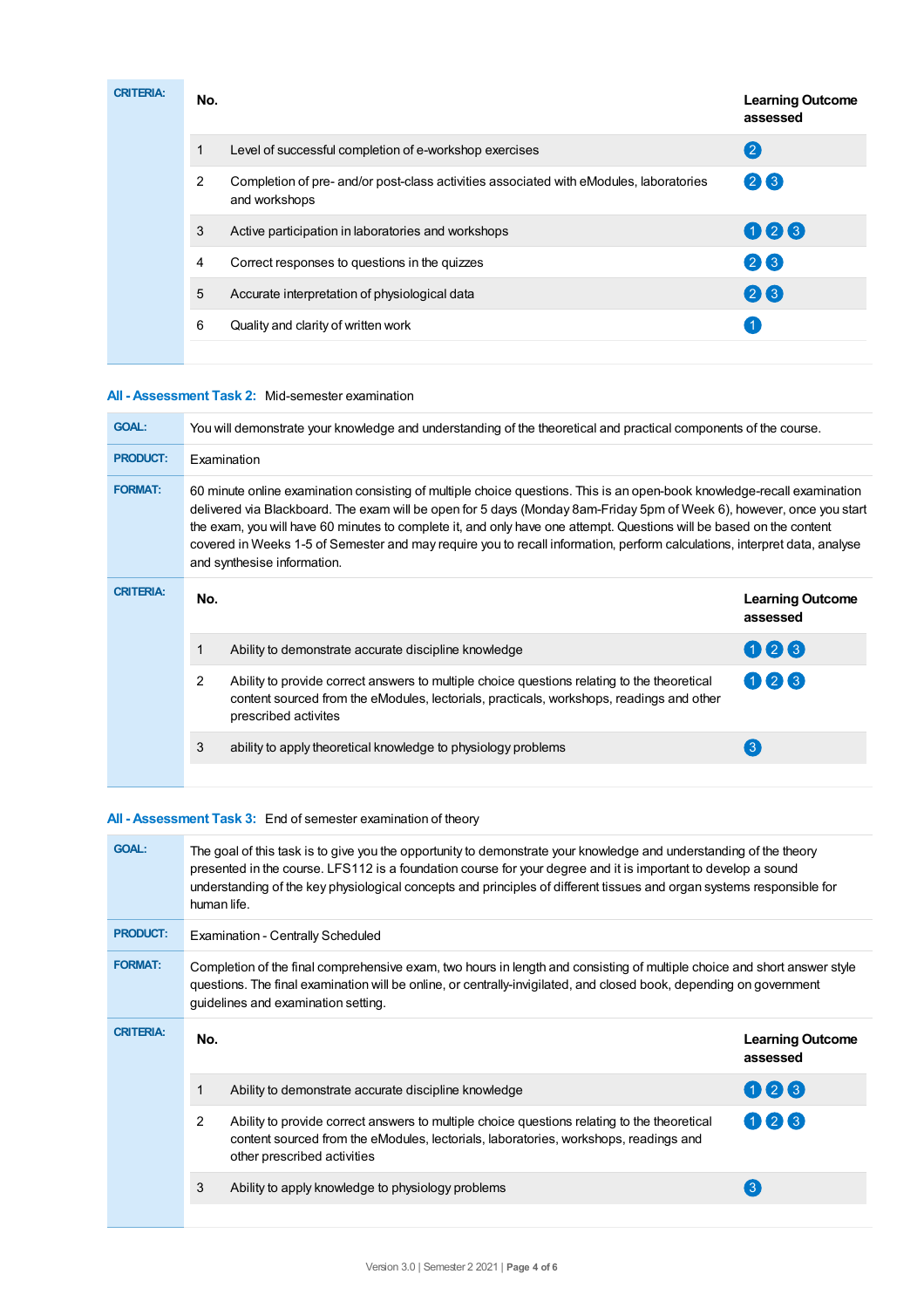# 7. Directed study hours

A 12-unit course will have total of 150 learning hours which will include directed study hours (including online if required), self-directed learning and completion of assessable tasks. Directed study hours may vary by location. Student workload is calculated at 12.5 learning hours per one unit.

# 8. What resources do I need to undertake this course?

Please note: Course information, including specific information of recommended readings, learning activities, resources, weekly readings, etc. are available on the course Blackboard site– Please log in as soon as possible.

## 8.1. Prescribed text(s) or course reader

Please note that you need to have regular access to the resource(s) listed below. Resources may be required or recommended.

| <b>REQUIRED?</b> | <b>AUTHOR</b>                            | YEAR | <b>TITLE</b>                                                                                                                      | <b>PUBLISHER</b> |
|------------------|------------------------------------------|------|-----------------------------------------------------------------------------------------------------------------------------------|------------------|
| Required         | Martini, FH, Nath JL &<br>Bartholomew EF | 2018 | Fundamentals of Human Anatomy & Physiology<br>**Mastering A&P available with purchase of the text; see<br>link through Blackboard | Pearson          |

#### 8.2. Specific requirements

To complete this course, students will require the LFS112 Human Physiology Course Manual and Lectorial Workbook (two separate resources). This is available for purchase from MaPS; with an electronic copy being available on Blackboard. It is strongly recommended to have a hard copy of these manuals, as they are an invaluable resources to successfully complete the course. Students will requires personal protective equipment (PPE) for laboratory classes. This includes: a clean laboratory coat, fully-enclosed footwear and safety glasses. Students must present with this PPE in order to gain entry into the laboratory; no PPE is available for loan. Students are also required to complete the online Laboratory Induction on Blackboard prior to gaining entry into the laboratory

## 9. How are risks managed in this course?

Risk assessments have been performed for all laboratory classes and a moderate level of health and safety risk exists. Moderate risks are those associated with laboratory work such as working with chemicals and hazardous substances. You will be required to undertake laboratory induction training and it is also your responsibility to review course material, search online, discuss with lecturers and peers and understand the health and safety risks associated with your specific course of study and to familiarise yourself with the University's general health and safety principles by reviewing the online [induction](https://online.usc.edu.au/webapps/blackboard/content/listContentEditable.jsp?content_id=_632657_1&course_id=_14432_1) training for students, and following the instructions of the University staff

# 10. What administrative information is relevant to this course?

## 10.1. Assessment: Academic Integrity

Academic integrity is the ethical standard of university participation. It ensures that students graduate as a result of proving they are competent in their discipline. This is integral in maintaining the value of academic qualifications. Each industry has expectations and standards of the skills and knowledge within that discipline and these are reflected in assessment.

Academic integrity means that you do not engage in any activity that is considered to be academic fraud; including plagiarism, collusion or outsourcing any part of any assessment item to any other person. You are expected to be honest and ethical by completing all work yourself and indicating in your work which ideas and information were developed by you and which were taken from others. You cannot provide your assessment work to others.You are also expected to provide evidence of wide and critical reading, usually by using appropriate academic references.

In order to minimise incidents of academic fraud, this course may require that some of its assessment tasks, when submitted to Blackboard, are electronically checked through SafeAssign. This software allows for text comparisons to be made between your submitted assessment item and all other work that SafeAssign has access to.

#### 10.2. Assessment: Additional Requirements

Your eligibility for supplementary assessment in a course is dependent of the following conditions applying:

The final mark is in the percentage range 47% to 49.4% The course is graded using the Standard Grading scale You have not failed an assessment task in the course due to academic misconduct